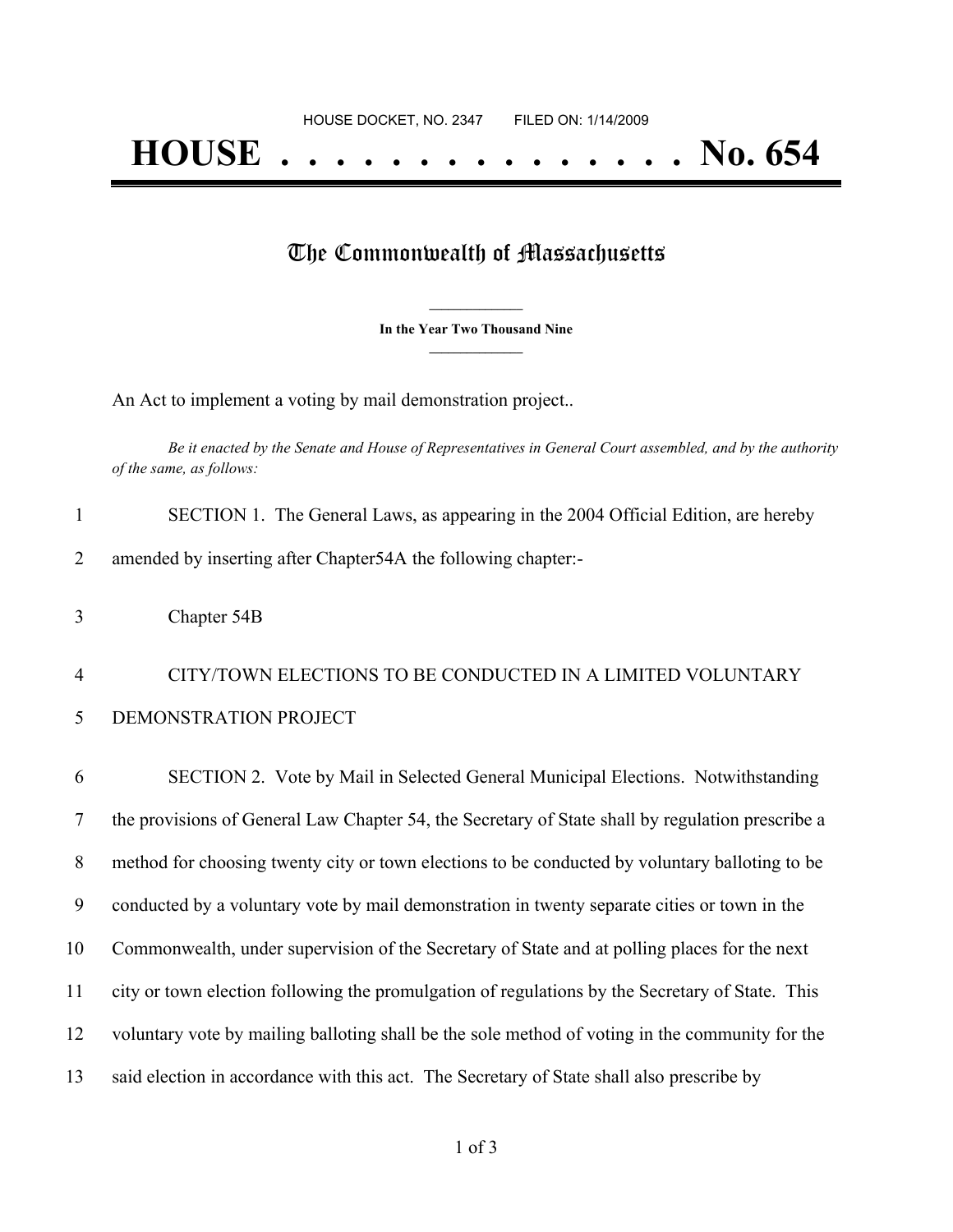regulation a method for the selection of voluntary participants up to twenty by mail balloting in voluntary cities or towns. The Secretary of State shall adopt rules within 180 days following the effective date of this act to provide for the selection and conduct of city or town elections in the twenty voluntary cities or towns by mail in the next city or town elections and to achieve and maintain the maximum degree of accuracy, impartially and efficiency on the procedures of voting and of counting, tabulating and recording votes by mail in accordance with this act.

 SECTION 3. Procedures for conducting an election by mail. The Secretary of State, by regulation, shall establish requirements and criteria for the designation of places of deposit for the voluntary by mail ballots cast in the city or town election. The places designated under this section shall be open on the date of the election for a period of time as determined by the voluntary city or town participating in such vote by mail demonstration.

 The clerk of the city or town shall mail by nonforwardable mail an official vote by mail ballot with a return identification envelope and secrecy envelope not sooner that the 14th day 27 before the date of the city or town election conducted by mail and not later than the 10th day before the date of the city or town election, to each registered voter of the city or town as of the 29 20th day before the date of the city or town election. If the clerk of the city or town determines that a registered voter of the electoral district as of the 20th day before the date of the election does not receive daily mail service from the United States Postal Service, the clerk of the city or town shall mail the nonforwardable mail an official ballot with a return identification envelope and secrecy envelope to the elector not sooner than the 19th day before the date of the election conducted by mail and not later than the 14th day before the date of the election. If the final day for mailing such ballots falls on a Sunday or holiday the receding day shall be the final day for

of 3